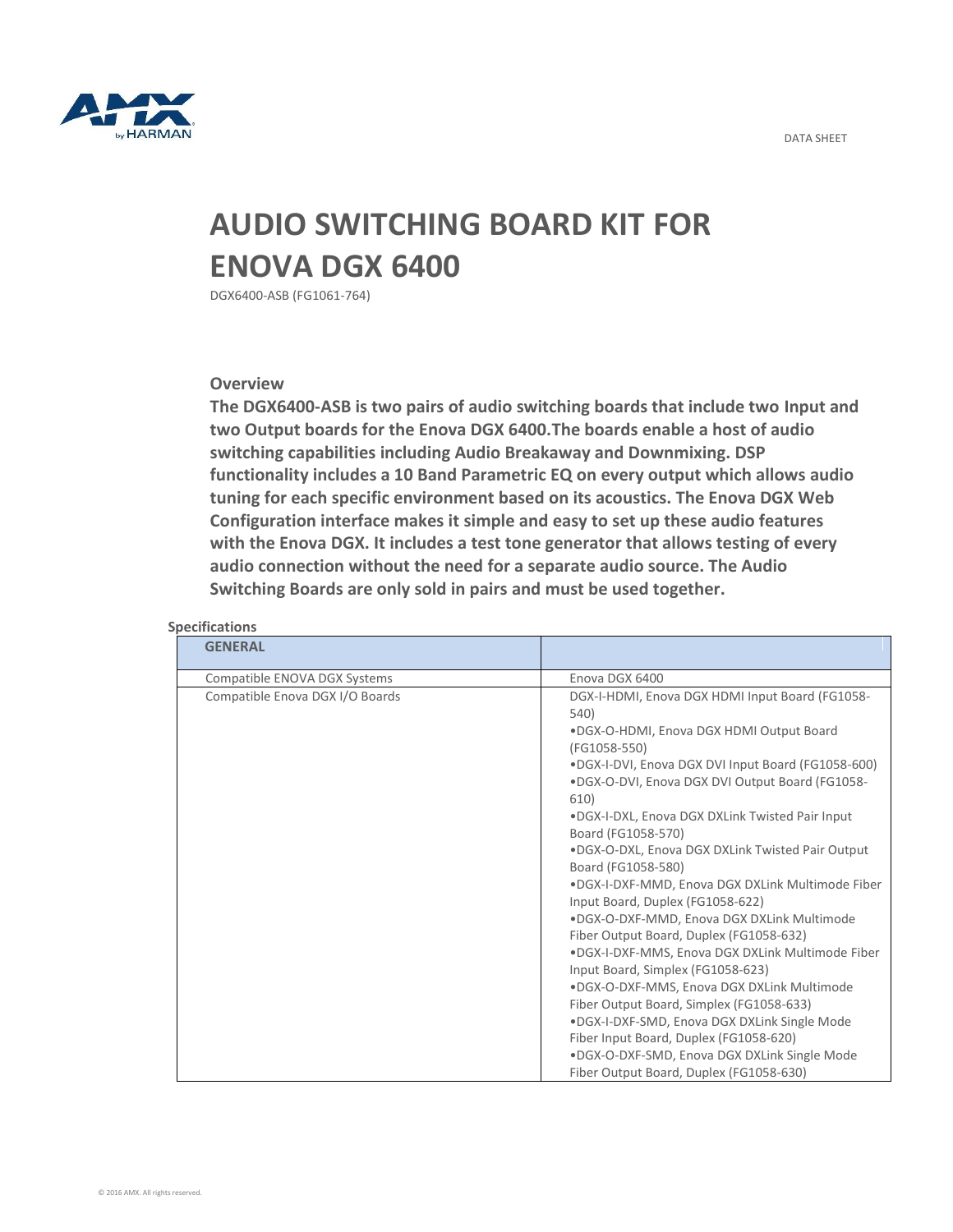| .DGX-I-DXF-SMS, Enova DGX DXLink Single Mode Fiber     |
|--------------------------------------------------------|
| Input Board, Simplex (FG1058-621)                      |
| .DGX-O-DXF-SMS, Enova DGX DXLink Single Mode           |
| Fiber Output Board, Simplex (FG1058-631)               |
| · DGX-I-HDMI-4K, Enova DGX 4K HDMI Input Board         |
| (FG1061-540)                                           |
| • DGX-I-DXL-4K, Enova DGX 4K DXLink Twisted Pair Input |
| Board (FG1058-570)                                     |
| . DGX-O-DXL-4K Enova DGX 4K DXLink Twisted Pair        |
| Output Board (FG1061-580)                              |
|                                                        |

| <b>AUDIO SWITCHING</b> |                                                    |
|------------------------|----------------------------------------------------|
| Audio Switching        | 80x80 Matrix Audio Switching. Each of the embedded |
|                        | or auxiliary analog audio outputs has independent  |
|                        | volume, EQ and sync delay                          |

| <b>AUDIO INPUTS</b>                                                              |                                                                                                                                                 |
|----------------------------------------------------------------------------------|-------------------------------------------------------------------------------------------------------------------------------------------------|
| <b>Auxiliary Analog Audio Input Connections</b>                                  | $(16 - 4$ per board) 3.5 mm 10-position captive-wire<br>terminals; support balanced (differential) or<br>unbalanced (single-ended) stereo audio |
| 64 Embedded digital audio inputs from video input<br>positions                   | (Embedded audio must originate as a 2 channel PCM)<br>Applies to embedded audio inputs on Enova DGX Input<br>Boards for positions 1-64          |
| 16 Auxiliary audio inputs on the Input Board of the Audio<br>Switching Board Kit | Audio inputs 65-80                                                                                                                              |

| <b>AUDIO OUTPUTS</b>                                                               |                                                                                                                                                 |
|------------------------------------------------------------------------------------|-------------------------------------------------------------------------------------------------------------------------------------------------|
| <b>Auxiliary Analog Audio Output Connections</b>                                   | $(16 - 4$ per board) 3.5 mm 10-position captive-wire<br>terminals; support balanced (differential) or<br>unbalanced (single-ended) stereo audio |
| 64 Embedded digital audio to video outputs                                         | Applies to embedded audio outputs on Enova DGX<br>Output Boards for positions 1-64                                                              |
| 16 Auxiliary audio outputs on the Output Board of the<br>Audio Switching Board Kit | Audio outputs 65-80                                                                                                                             |

| <b>AUDIO ADJUSTMENTS PER INPUT</b><br>(EMBEDDED VIDEO AND AUXILIARY INPUTS) |                                                                                                                                                     |
|-----------------------------------------------------------------------------|-----------------------------------------------------------------------------------------------------------------------------------------------------|
| Audio Input Compression                                                     | •Independent Compression per input<br>. Attack: 1 to 2000 ms<br>. Release: 10 to 5000 ms<br>. Compression Ratio: 1 to 20<br>.Threshold: -60 to 0 dB |
| Audio Input Gain Compensation                                               | $-24$ dB to $+24$ dB, 1 dB steps                                                                                                                    |

| <b>AUDIO ADJUSTMENTS PER OUTPUT</b><br>(EMBEDDED VIDEO AND AUXILIARY OUTPUTS) |                                                                                                                                                                                                                                                                                         |
|-------------------------------------------------------------------------------|-----------------------------------------------------------------------------------------------------------------------------------------------------------------------------------------------------------------------------------------------------------------------------------------|
| Audio Output Compression                                                      | .10-band parametric EQ with variable center<br>frequency, filter type and Q per band<br>. Center Frequency: 20 Hz to 20 kHz<br>• EQ Gain: -12 to +12 dB<br>$\bullet$ Q: 0.1 to 20<br>• Filter Types: Bell, Bass Shelving, Treble Shelving, Low<br>Pass, High Pass, Band Pass, Band Stop |
| Audio Output Sync Delay                                                       | 0 to 200 ms                                                                                                                                                                                                                                                                             |